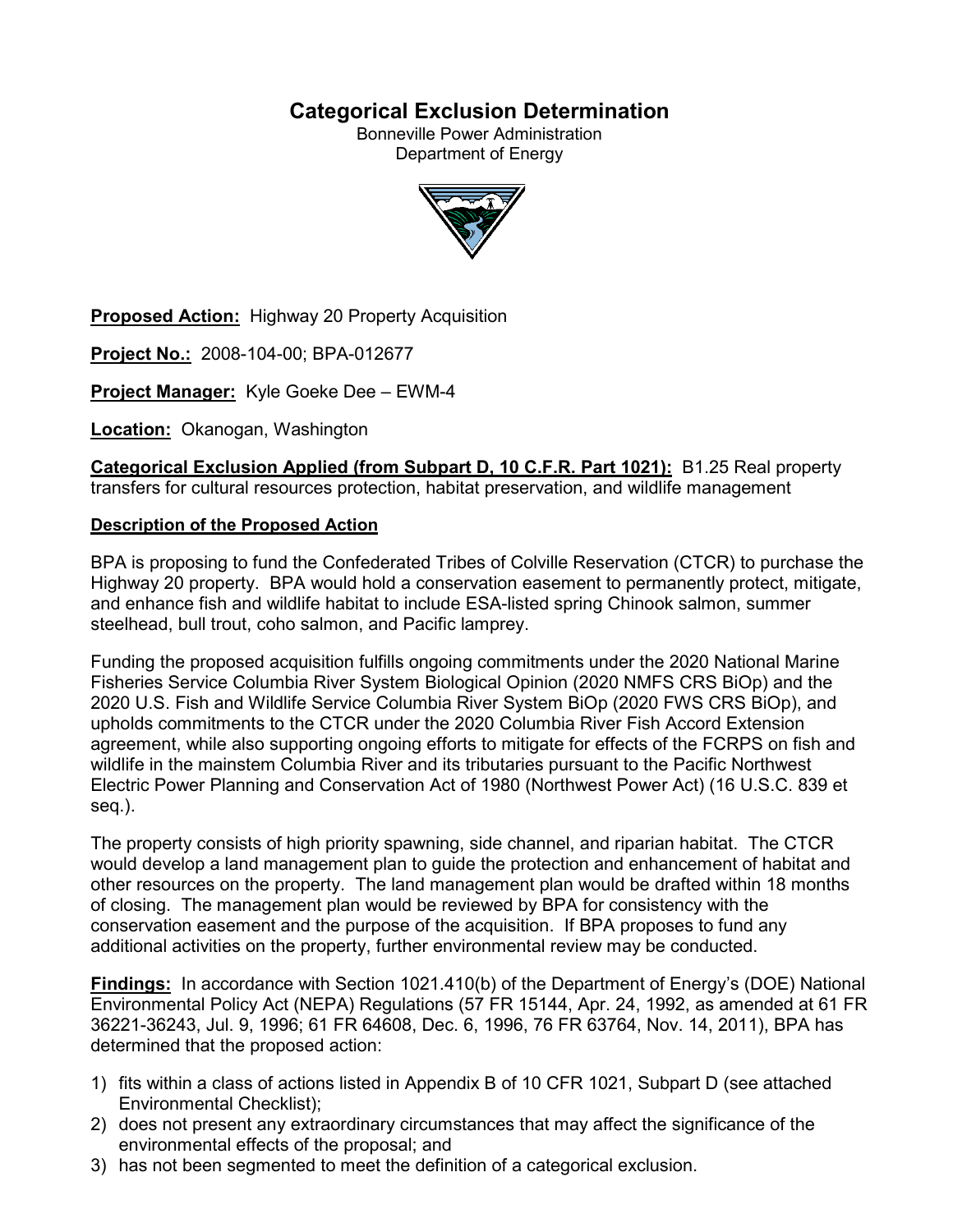Based on these determinations, BPA finds that the proposed action is categorically excluded from further NEPA review.

*/s/ Lindsey Arotin* Lindsey Arotin Environmental Protection Specialist

Concur:

*/s/ Sarah T. Biegel March 17, 2022*<br>
Sarah T. Biegel Date Date Sarah T. Biegel

NEPA Compliance Officer

Attachment(s): Environmental Checklist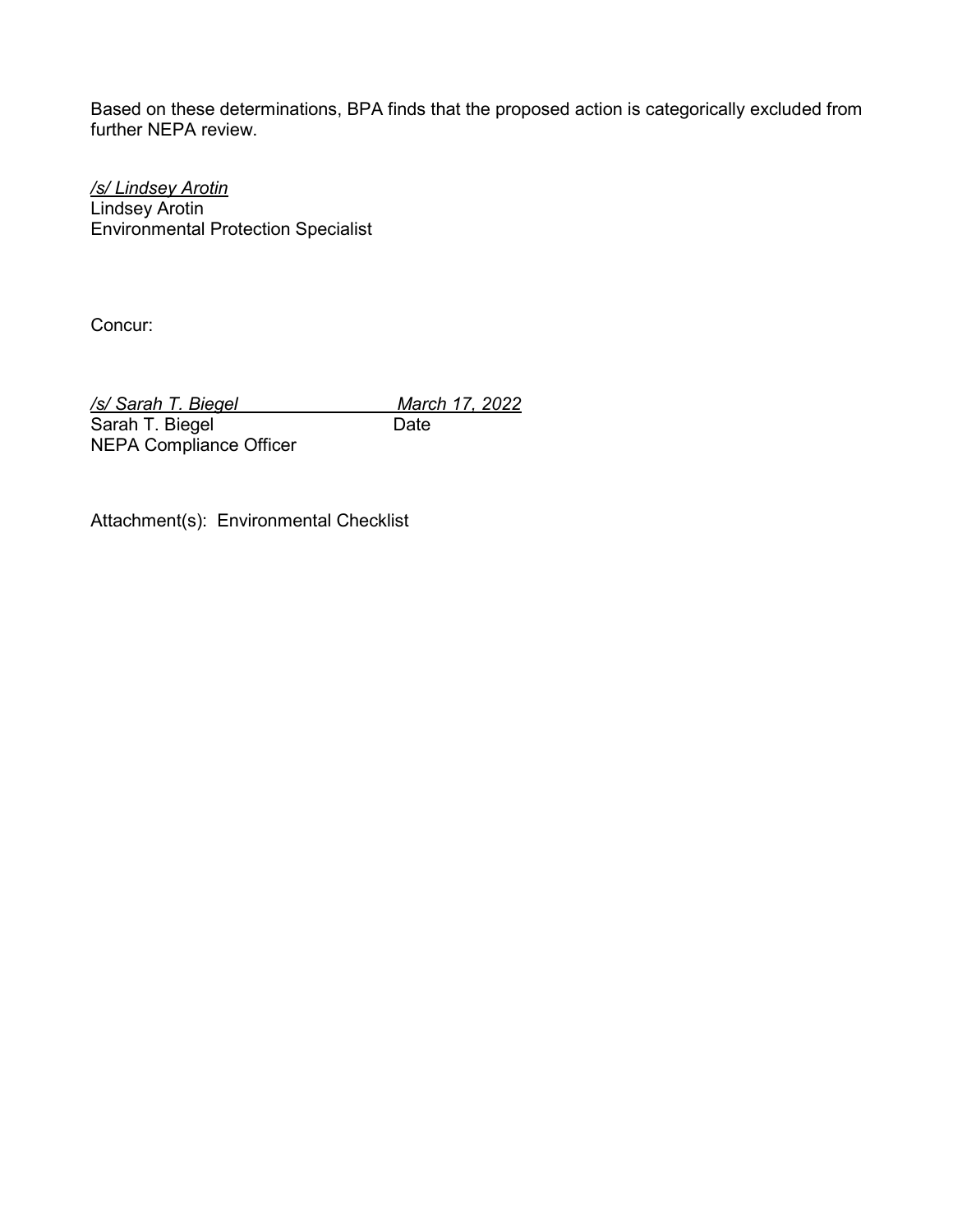# **Categorical Exclusion Environmental Checklist**

This checklist documents environmental considerations for the proposed project and explains why the project would not have the potential to cause significant impacts on environmentally sensitive resources and would meet other integral elements of the applied categorical exclusion.

**Proposed Action:** Highway 20 Property Acquisition

## **Project Site Description**

The property is located on the north side of the Methow River just south of Twisp, in Okanogan County, WA. The southern boundary of the property is on an outside bend of the Methow River. The Highway 20 property is a 5-acre parcel consisting of 1.1 acres of irrigated upland pasture, 4.09 acres of wooded riparian, 0.4 acres of shrub steppe, and approximately 0.3 miles of high priority river front. Historically, the property was used for agriculture, currently much of the land has been left to naturally regenerate.

## **Evaluation of Potential Impacts to Environmental Resources**

#### **1. Historic and Cultural Resources**

Potential for Significance: No

Explanation: BPA determined the proposed land acquisition would have no potential to cause effects to historical properties on February 2, 2021. There would be no effect due to the land acquisition which includes transfer of title. To the extent that future activities on the property may have an effect, it is expected that the CTCR would comply with all applicable laws and regulations. This reach has been identified as a high priority area for both protection and restoration efforts.

#### **2. Geology and Soils**

Potential for Significance: No

Explanation: See explanation for #1 above.

#### **3. Plants (including Federal/state special-status species and habitats)**

Potential for Significance: No

Explanation: See explanation for #1 above.

#### **4. Wildlife (including Federal/state special-status species and habitats)**

Potential for Significance: No

Explanation: See explanation for #1 above.

#### **5. Water Bodies, Floodplains, and Fish (including Federal/state special-status species, ESUs, and habitats)**

Potential for Significance: No

Explanation: See explanation for #1 above.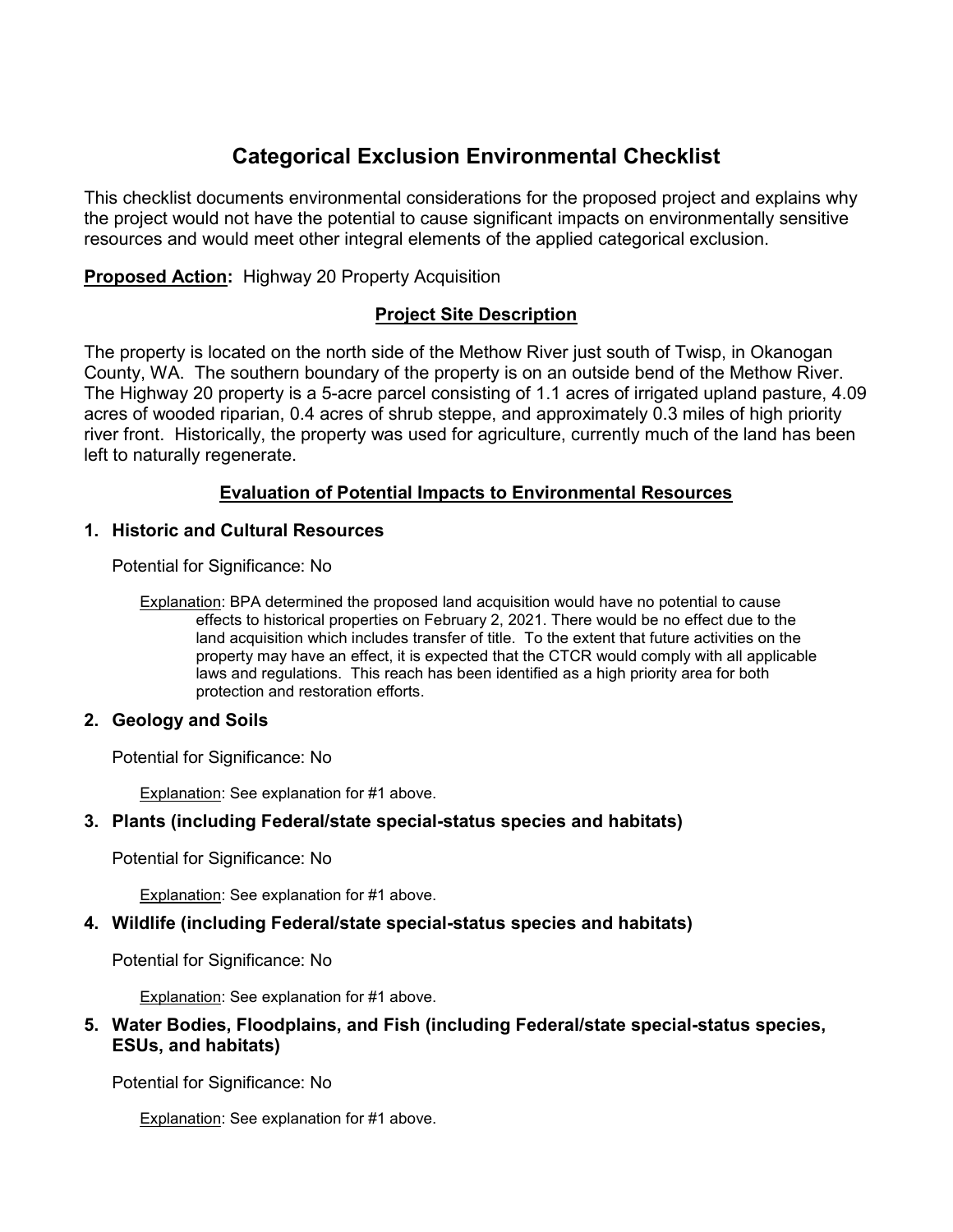#### **6. Wetlands**

Potential for Significance: No

Explanation: See explanation for #1 above.

#### **7. Groundwater and Aquifers**

Potential for Significance: No

Explanation: See explanation for #1 above.

#### **8. Land Use and Specially-Designated Areas**

Potential for Significance: No

Explanation: See explanation for #1 above.

#### **9. Visual Quality**

Potential for Significance: No

Explanation: See explanation for #1 above.

#### **10. Air Quality**

Potential for Significance: No

Explanation: See explanation for #1 above.

#### **11. Noise**

Potential for Significance: No

Explanation: See explanation for #1 above.

#### **12. Human Health and Safety**

Potential for Significance: No

Explanation: See explanation for #1 above.

## **Evaluation of Other Integral Elements**

The proposed project would also meet conditions that are integral elements of the categorical exclusion. The project would not:

**Threaten a violation of applicable statutory, regulatory, or permit requirements for environment, safety, and health, or similar requirements of DOE or Executive Orders.**

Explanation: N/A

**Require siting and construction or major expansion of waste storage, disposal, recovery, or treatment facilities (including incinerators) that are not otherwise categorically excluded.**

Explanation: N/A